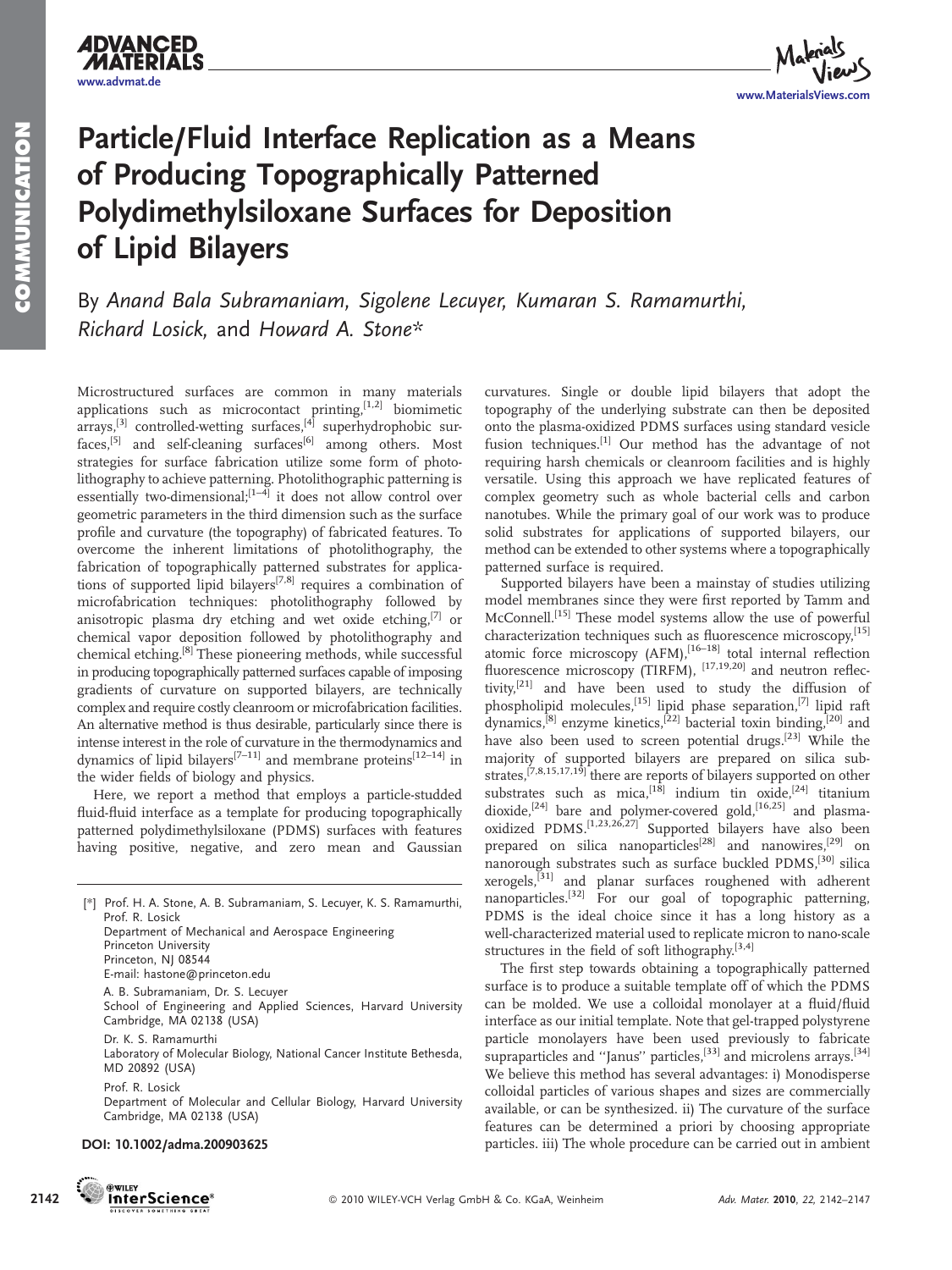www.advmat.de

*ADVANCED* 







Figure 1. Schematic of the fabrication procedure. a) Colloidal particles are spread on an air-water interface, then PDMS is poured on the surface and cured. b) The colloidal particles are now embedded in the solid PDMS. The surface serves as a template, and a UV-curable epoxy is used to make a mold of the particle-studded surface. To obtain negatively curved features, polystyrene particles are used and are dissolved with DMSO before making the epoxy mold. c) PDMS is poured into the mold and cured to obtain d) an all-PDMS topographically patterned substrate.

laboratory settings with minimal use of harsh chemicals or specialized equipment.

A schematic of our fabrication procedure is outlined in Figure 1. We first discuss how the mean and Gaussian curvatures for spherical features are determined. For a given spherical particle of radius a, the mean and Gaussian curvatures are constant over the particle. The two principal curvatures,  $\kappa_1$  and  $\kappa_2$ , at any point on the particle are equal, that is  $\kappa_1 = \kappa_2 = \frac{1}{a}$ , so that the mean curvature,  $H = \frac{1}{2}(\kappa_1 + \kappa_2) = \frac{1}{a}$  and the Gaussian curvature,  $K = \kappa_1 \kappa_2 = \frac{1}{a^2}$ . Since both definitions of curvature are functions of the particle radius only, the magnitude of the curvature on the final surface features can be chosen by varying the radius of the particles used. Next, we define the direction of the outward normal as pointing away from the surface of the final PDMS substrate. Using this convention, a hemispherical bulge of PDMS has positive mean curvature, and a cavity into the PDMS has negative mean curvature. The sign of the mean curvature of the final features can be chosen by employing the appropriate preparation procedure as we report below.

We start by adding dropwise a dilute suspension of colloidal particles in chloroform onto the surface of a layer of water in a glass petri dish (Fig. 1A). The chloroform spreads on the water surface and evaporates, which leaves the particles trapped at the air-water interface with a well-defined contact angle as revealed previously by gel-trapping<sup>[35]</sup> and freeze-fracture scanning electron microscopy  $(SEM)$ <sup>[36]</sup> The contact angle of the particles at this stage determines the final feature height, which is an aspect of the fabrication approach that we will return to later.

Next a thin layer of degassed liquid PDMS at a ratio of 9:1 monomer to initiator is poured onto the surface. A wooden applicator stick is used to carefully spread the PDMS over the surface to ensure even coverage. The PDMS floats over the water forming a sharp PDMS-water interface. We found that it is useful for a polystyrene Petri dish cover (or any other suitably flat solid surface) to be floated carefully over the PDMS layer. This step allows the PDMS to harden against a solid surface, which ensures the formation of a thin uniform layer. The PDMS is cured on a hot plate at 65 °C for 2 hours, and then is peeled carefully off of the water surface.

Optical microscopy and SEM images reveal that the silica particles are trapped in the hardened PDMS, which forms a particle-studded surface (see Supporting Information, Figure 1). While it is possible to directly use this studded surface as a substrate to support lipid bilayers, we wished to obtain a surface that only had curvature variations without the potential complication of chemical heterogeneity. Thus, we used a UV-curable epoxy to obtain a mold of the particle-studded surface (Fig. 1B). By casting this (reusable) epoxy mold using fresh PDMS (Fig. 1C) we are able to produce topographically patterned surfaces with features composed entirely of PDMS (Fig. 1D). The use of an epoxy mold also allows surface treatment of the silica particles or the use of non-silica template particles. The mean and Gaussian curvatures on the final PDMS features are positive, while on the flat regions of the surface the mean and Gaussian curvatures are zero.

Features with negative mean curvature can be obtained by substituting the silica particles with uncrosslinked polystyrene particles suspended in ethanol. Once the particle-studded surface is obtained (Fig 1B), we soak the surface in dimethylsulfoxide (DMSO) at 135  $\degree$ C for 3 hours to dissolve the polystyrene particles. DMSO was chosen since it dissolves polystyrene but not PDMS. The subsequent steps are similar, and we obtain all-PDMS substrates with features that have negative mean curvature, while the Gaussian curvature is positive.

Along with control over the sign and magnitude of the surface curvatures we can also control the height and surface area of the features. The height of the features can be controlled by modifying the wetting characteristics of the template particles. For example, silica particles can be made hydrophobic by grafting hydrocarbon chains onto the silanol surface groups by using alkyl-silanes.<sup>[37]</sup> A particle that has a large contact angle (more hydrophobic) will have a greater fraction of its surface embedded in the PDMS at the template molding stage and expose a smaller fraction of its curved surface. Thus, for template particles of similar radii, very hydrophobic particles (contact angle  $\sim 165^{\circ}$ ) result in widely spaced, small spherical caps (Fig. 2A), while less hydrophobic particles (contact angle  $\sim 100^{\circ}$ ) produce surfaces with smaller interfeature distances, and greater feature height and surface area (Fig. 2B). We emphasize that the mean and Gaussian curvatures of the features are independent of these details and are set only by the radius of the template particles.

The lateral distribution of the features can be modified by changing the number density of particles on the water surface at the template preparation step. Using a low density of particles, we obtain a more disordered distribution of features such as that seen on the surface with negatively curved features in Figure 2C. A higher density of particles results in closer packing and more regular ordering of the features.<sup>[34,35,37]</sup>

One natural consequence of our method is that we can obtain surfaces with features of positive, negative, and zero mean curvatures that are adjacent and connected. One such surface is shown in Figure 2D. A supported bilayer on this substrate will

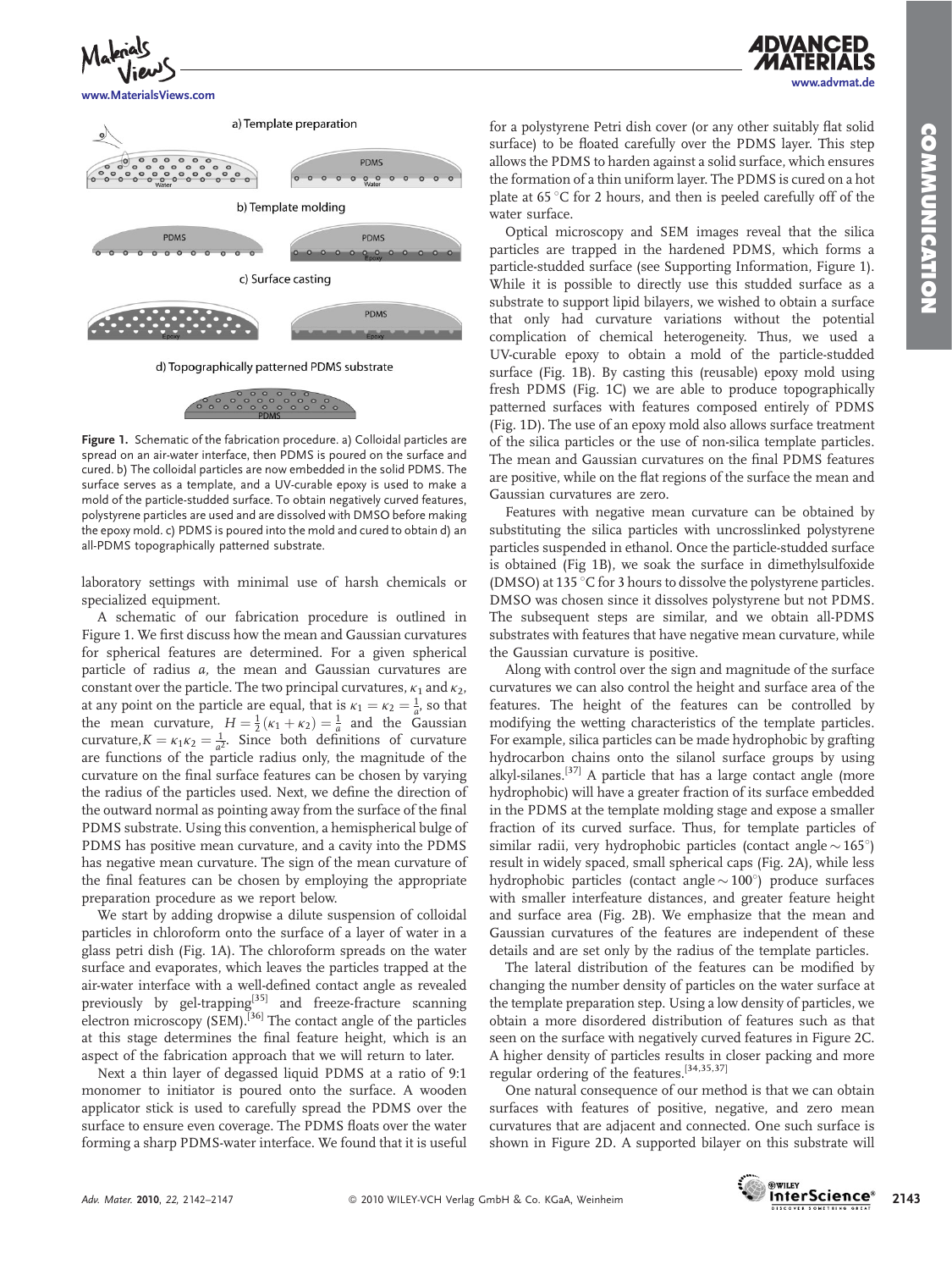



Figure 2. Examples of topographically patterned PDMS substrates. a–d,g,h) SEM images. a,b) Both surfaces fabricated with  $2.37 \mu m$  radius silica particles as template particles. Silica particles in (a) were treated with chloro(dodecyl)dimethylsilane, which makes them very hydrophobic (contact angle  $165^\circ$ ). Template particles in (b) were treated with chlorotrimethysilane. The shorter carbon chain produces a less hydrophobic particle, which leads to a smaller contact angle and thus larger feature height. Features on both surfaces have the same mean and Gaussian curvatures, which are set by the radius of the template particle. c) Features with negative mean curvature and positive Gaussian curvature fabricated using 800 nm radius polystyrene particles. d) Surface with features of both positive and negative mean curvatures. The planar regions in between the features have zero mean curvature. Thus all three possible signs of curvature are present on this surface. e,f) AFM amplitude trace of surfaces fabricated with rod-shaped bacterial cells as template particles e) Surface with negative mean curvature features, which are replicas of B.subtilis. f) A zoomed in scan of a positive mean curvature replica of B.subtilis. Unidentified extracellular material is also reproduced by the casting process. The sign of the Gaussian curvature changes along the shape as discussed in the text. g) Surfaces with negative mean curvature cylindrical features fabricated by replicating multi-walled carbon nanotubes h) Positive mean curvature cylindrical features, which are replicas of carbon nanotubes. a–d) Scale bar 2  $\mu$ m, e,f,g) scale bar 1  $\mu$ m, h) scale bar 500 nm.

have all three possible signs of curvature, which is a property that cannot be achieved easily with liposomal systems. Another advantage of the technique is that it is relatively straightforward to produce surface features with exotic geometries by using non-spherical particles such as ellipsoids,  $[38]$  microrods,  $[39]$ carbon nanotubes, or even biological particles. As an example of the latter, we used the rod-shaped bacteria Bacillus subtilis as our template particle to produce both negative (Fig. 2E) and positive (Fig. 2F) replicas of the bacterial cell wall. We suggest that bilayers supported on these features may be the closest in vitro mimic of the actual geometry of the bacterial plasma membrane. We note that unlike spherical particles, the geometry of these rod-shaped particles is non-trivial: the magnitude of the mean and Gaussian curvatures varies over the feature. In the idealized case of the bacterial particle modeled as a spherocylinder, the Gaussian curvature is positive for the spherical endcaps (bacterial poles), and zero for the cylindrical body, while the magnitude of the mean curvature is twice as large on the poles compared to the body. Surfaces decorated with small and highly curved features can be fabricated by replicating nanomaterials such as multiwalled carbon nanotubes. The surfaces with negative and positive replicas of carbon nanotubes shown in Figure 2G and 2H respectively have radii of curvatures  $\sim$  50–150 nm.

To illustrate the possibilities of these surfaces for studies of membrane biophysics, we prepared DOPC single bilayers labeled with 0.5 mole percent of the fluorescent lipid probe rhodamine-DPPE on surfaces with spherical-shaped and bacterialshaped features. Lipid bilayers are imaged in confocal fluorescence mode while the underlying topographically patterned substrates are imaged in transmission mode. The threedimensional confocal slices are projected as a two-dimensional image using the 'sum slices' method, and an orthogonal view through the bilayer supported on the substrate with spherical features is shown (Fig. 3).

In the absence of large defects, fluorescently labeled DOPC bilayers on planar substrates are known to be homogenous.<sup>[1,26]</sup> On our topographically patterned substrates, the large difference in length scales between the thickness of the bilayer ( $\sim$ 5 nm<sup>[28]</sup>) and the radius of curvature of the surface features  $( \sim 1000 \text{ nm})$ suggests that the distribution of lipids should be similar to that on a planar substrate. Thus, we expect that the fluorescence intensity in the two-dimensional projections to be insensitive to the underlying curved features. Indeed, we observe a uniformly fluorescent bilayer adsorbed on both the surface with the spherical features (Fig. 3B) and the more geometrically complex bacterial-shaped features (Fig. 3D). A line intensity profile through the flat and curved regions of the bilayer supported on the surface with the spherical features confirms the absence of correlation between the bilayer fluorescence intensity (Fig. 3F) and the position of the curved features (Fig. 3E). Note however, that the topographical patterning is apparent in the orthogonal slice through the bilayer (Fig. 3F inset). We thus conclude, within the resolution limit of the confocal microscope, that our PDMS substrates support homogenous topographically patterned bilayers with no apparent defects.

To test for the presence of bilayer defects below the resolution limit of the confocal microscope, we probe lipid diffusion in the topographically patterned bilayers through fluorescence recovery after photobleaching (FRAP) measurements. High quality DOPC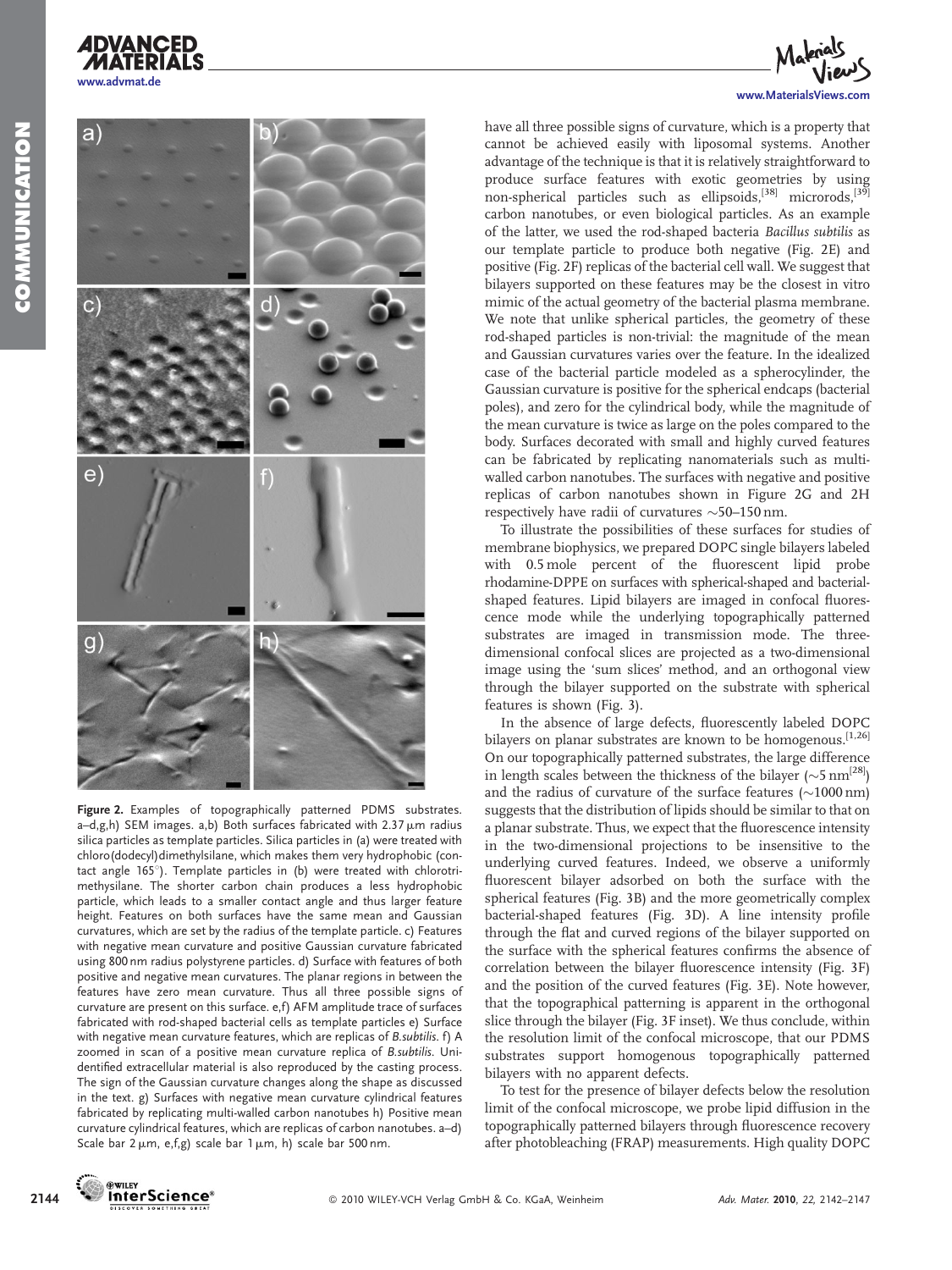Materia

www.MaterialsViews.com



Figure 3. Confocal images of lipid bilayer covered substrates. a) Transmitted light image of  $1.28 \,\mu$ m radius positively curved features. b) Z-projection using the sum slices method. c) Transmitted light image of B. subtilis features d) Z-projection using the sum slices method, intensity is uniform throughout the bilayer except for bright points where unfused small vesicles remain adsorbed to the bilayer. Normalized line intensity profile for the spherical features (inset shows line chosen) through: e) the transmitted light image, where the centers of the features appear as intensity maxima. f) rhodamine-DPPE labeled bilayer, showing, as expected, that bilayer fluorescence intensity does not correlate with the position of the underlying features. An orthogonal section through the bilayer demonstrates the topographical patterning. Scale bars  $2 \mu m$ .

Parthasarathy et al., $^{[7]}$  we first deposit a lower bilayer labeled with the fluorescent lipid probe NBD-PC through the vesicle fusion technique. We then rupture giant unilamellar vesicles onto the lower bilayer to form well-defined double bilayer patches. A double bilayer is necessary to decouple the upper membrane from the strong influence of the solid substrate on lipid phase behavior.<sup>[7]</sup> Since the upper bilayers are below the miscibility transition temperature the lipids phase separate into bright  $L_d$  domains (Fig. 4A), which are seen as intensity peaks in the line intensity profile (Fig. 4E), against a darker  $L_0$  background. The line intensity profile through the lower bilayer (Fig. 4B) reveals that local maxima in rhodamine intensity correlate with local minima in NBD fluorescence (Fig. 4F). This drop in NBD fluorescence intensity can be explained by the non-radiative Förster resonance energy transfer (FRET) between the NBD from the lower bilayer to the rhodamine containing domains in the upper bilayer.[7] The transmitted light



www.advmat.de

*ADVANCED* 

bilayers with minimal defects have laterally mobile lipids with a diffusion coefficient  $O(10^{-8})$   $\rm cm^2s^{-1}.$ <sup>[1,26]</sup> We again use surfaces decorated with spherical features of  $1.28 \text{ }\mu\text{m}$ radius of curvature with the expectation that the small curvature of the features will have a negligible impact on lipid diffusion. Thus, we should obtain similar diffusion coefficients on the curved and flat regions of the supported bilayer. We measure a lipid diffusion coefficient of  $(1.8 \pm 0.2) \times 10^{-8} \text{ cm}^2 \text{ s}^{-1}$  on the curved features and (1.7  $\pm$  0.1)  $\times$   $10^{-8}$   ${\rm cm}^2$   ${\rm s}^{-1}$ on the flat regions of the substrate. These values are comparable to those reported in the literature for lipid diffusion coefficients on non-patterned glass and PDMS,<sup>[1,26]</sup> and confirm that the lipids in the bilayer diffuse freely along the topography of the patterned surface.

Finally, we demonstrate that double bilayers supported on our topographically patterned PDMS surfaces reproduce curvature-modulated phase separation observed on double bilayers supported on microfabricated silica substrates. It is known that DPPC/ DOPC/cholesterol ternary mixtures phase separate into coexisting liquid-ordered  $(L_0)$ and liquid-disordered  $(L_d)$  phases below a miscibility transition temperature, and that the fluorescent lipid probe rhodamine-DPPE partitions to the  $L_d$  phase.<sup>[40]</sup> On microfabricated silica substrates  $L_d$  domains align along features of higher curvature.[7] Similar to



Figure 4. Curvature-modulated phase separation in a supported lipid bilayer, demonstrated on a PDMS substrate with positively curved features with radius of curvature of 500 nm: a) Fluorescence image of the upper bilayer composed of DPPC/DOPC/cholesterol/DOTAP mixture labeled with 0.5 mol percent rhodamine-DPPE, below the miscibility transition temperature. The rhodamine-DPPE segregates to the cholesterol poor  $L_d$  phase which appears as bright domains while the cholesterol rich  $L_0$  phase appears dark. The edge of the bilayer patch can be seen as the curved line at bottom left of the image. b) Fluorescence image of the lower DMPC/ NBD-PC bilayer. c) Transmitted light image of the underlying substrate d) Superimposed image of the upper bilayer and the transmitted light image. Scale bar  $1 \mu m$ . e–f) Normalized line intensity profile (inset shows line chosen) through: e) Upper bilayer. f) Lower bilayer. Maxima in rhodamine intensity corresponds to a minima in NBD intensity, due to Förster resonance energy transfer (FRET) between the NBD from the lower bilayer and the rhodamine in the upper bilayer [7]. g) Transmitted light image of the substrate. The centers of the features appear as intensity maxima. The vertical lines are guides to the eye showing that maxima in upper bilayer intensity correspond to the centers of the curved features. It is clear that the  $L_d$  phase preferentially localizes to the positively curved features.

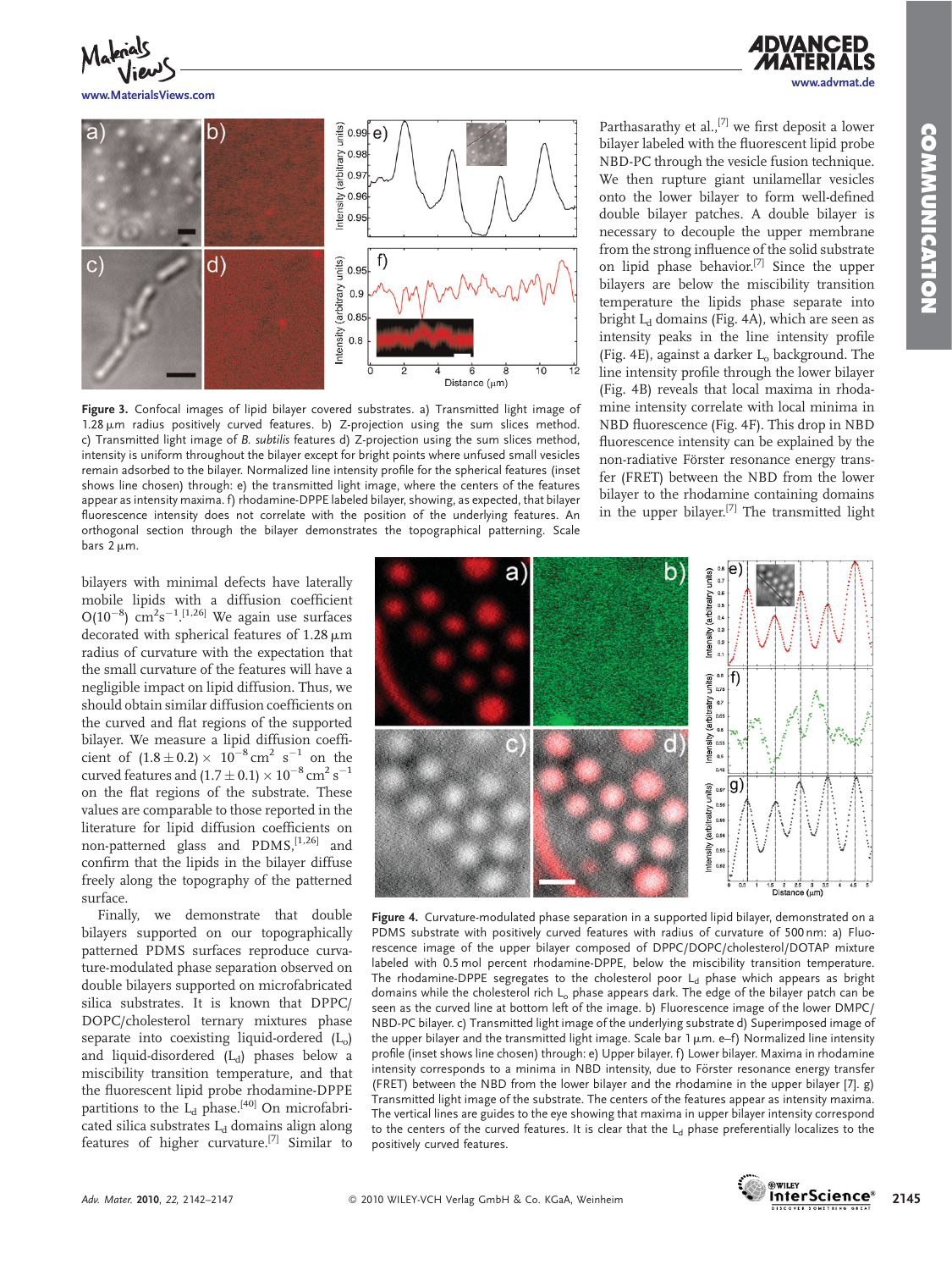**ADVANCED** www.advmat.de



image of the underlying substrate (Fig. 4C) and the corresponding line intensity profile (Fig.  $4G$ ) demonstrate that the  $L_d$  phase preferentially localizes to regions of higher curvature and also to the edges of the upper bilayer patch. Clearly our all-PDMS topographically patterned surface reproduces the results reported for patterned silica substrates.

In conclusion, we have reported a method for producing topographically patterned PDMS substrates by replicating a particle-studded fluid/fluid interface. This method is simpler than current fabrication protocols and produces surfaces decorated with features of well-defined curvature gradients and geometry. We have shown that these substrates support high quality lipid bilayers and confirm that the substrates reproduce previously reported results on curvature-modulated phase separation of lipid bilayers. Looking forward, it is clear that this system could be used to test the curvature sensitivity of a variety of membrane associated proteins, particularly bacterial proteins that are reported to be sensitive to positive or negative curvatures on the order of 500 nm-1 . Indeed, the bacterial shaped surfaces we have shown might be an excellent in vitro system to address the vexing question of pole localization observed for many proteins<sup>[12,14]</sup> and plasma membrane lipid components $[11]$  in bacteria.

#### Experimental

Chemicals and Particles: Dry monodisperse silica particles of radii 270 nm, 500 nm, 1.28  $\mu$ m, and 2.37  $\mu$ m were purchased from Bangs Labs. Surfactant-free monodisperse polystyrene particles of radii 750 and 800 nm were purchased from Invitrogen. Multi-walled carbon nanotubes (O.D.  $L = 110-170$  nm  $\times$  5–9  $\mu$ m,  $>$ 90% carbon basis). Dimethylsulfoxide (DMSO) (purity 99.9%), chlorotrimethylsilane (purity 99.0%), and chloro(dodecyl)dimethylsilane (purity > 95.0%) were all purchased from Sigma. Sylgard 184 was purchased from Dow Corning and Epotek UVO-118 UV-curable epoxy was purchased from Epoxy Technology. 1,2-dimyristoyl-sn-glycero-3-phosphocholine (DMPC), 1,2-dioleoyl-snglycero-3-phosphocholine (DOPC), 1,2-dioleoyl-3-trimethylammoniumpropane (chloride salt) (DOTAP), 1,2-dipalmitoyl-sn-glycero-3-phosphoethanolamine-N-(lissamine rhodamine B sulfonyl) (ammonium salt) (rhodamine-DPPE), 1-oleoyl-2-[12-[(7-nitro-2-1,3-benzoxadiazol-4-yl)amino] lauroyl]-sn-Glycero-3-phosphocholine (NBD-PC), 1,2-dipalmitoyl-sn-glycero-3 phosphocholine (DPPC), cholesterol (ovine wool) were all purchased from Avanti Polar Lipids.

Lipid Compositions: Figure 3, DOPC/rhodamine-DPPE 99.5/0.5 mole percent, FRAP measurements, DOPC/NBD-PC 99/1 mole percent, Figure 4, lower bilayers DMPC/NBD-PC 97/3 mole percent, upper bilayers DPPC/ DOPC/Cholesterol/DOTAP/rhodamine-DPPE 53.5/25/20/1.5/0.5 mole percent. Supported bilayers were prepared using standard vesicle fusion techniques [1,7,8,26]. See the Supporting Information for further details.

Substrate Imaging: Scanning electron microscope (SEM) images were obtained using a Zeiss Supra55 FESEM. The PDMS substrates were sputter-coated with gold prior to imaging. AFM images of bacterial replicas were obtained with an Asylum MFP 3D AFM in tapping mode. Supported lipid bilayers were imaged with an upright confocal microscope (Zeiss LSM 510) with a 63x/ 1.0 N.A. water dipping objective.

Image Processing and FRAP Measurements: Horizontal scanning artifacts in the transmitted light images were removed in ImageJ through FFT filtering. The Z-projections in Figure 3 and line intensity profiles in Figures 3 and 4 were obtained in ImageJ. Raw intensity data was normalized by setting the maximum intensity for each channel to 1. Normalized intensity data was then smoothed in Matlab (version 7.8) using the moving average method with a span of 5. FRAP was done with the 488 nm laser line of an argon laser, bleaching was carried out at 100 percent laser power, and imaging of the subsequent recovery was carried out with the laser at 0.1% intensity. Experiments were repeated 20 times each over different areas on both the flat and curved regions. Raw region of interest intensity data were normalized by setting pre-bleach intensities to 1 and first post-bleach intensity to zero. The normalized recovery curves were fitted in Matlab using a single exponential model (nonlinear least squares).

### Acknowledgements

We thank the Harvard MRSEC (DMR-0820484) and the Harvard Center for Brain Science Imaging Facility. We also thank Dr. J.D. Deng for help with AFM imaging. Supporting Information is available online from Wiley InterScience or from the authors.

> Received: October 22, 2009 Published online: April 7, 2010

- [1] J. S. Hovis, S. G. Boxer, Langmuir 2001, 17, 3400.
- [2] Y. N. Xia, G. M. Whitesides, Annu. Rev. Mater. Sci. 1998, 28, 153.
- [3] B. Pokroy, A. K. Epstein, M. C. M. Persson-Gulda, J. Aizenberg, Adv. Mater. 2009, 21, 463.
- [4] L. Courbin, E. Denieul, E. Dressaire, M. Roper, A. Ajdari, H. A. Stone, Nat. Mater. 2007, 6, 661.
- [5] D. Oner, T. J. McCarthy, Langmuir 2000, 16, 7777.
- [6] R. Blossey, Nat. Mater. 2003, 2, 301.
- [7] R. Parthasarathy, C.-h. Yu, J. T. Groves, Langmuir 2006, 22, 5095.
- [8] T.-Y. Yoon, C. Jeong, S.-W. Lee, J. H. Kim, M. C. Choi, S.-J. Kim, M. W. Kim, S.-D. Lee, Nat. Mater. 2006, 5, 281.
- [9] A. Tian, T. Baumgart, Biophys. J. 2009, 96, 2676.
- [10] B. Sorre, A. Callan-Jones, J.-B. Manneville, P. Nassoy, J.-F. o. Joanny, J. Prost, B. Goud, P. Bassereau, Proc. Natl. Acad. Sci. USA 2009, 106, 5622.
- [11] K. C. Huang, R. Mukhopadhyay, N. S. Wingreen, PLoS Comput. Biol. 2006, 2, 1357.
- [12] K. S. Ramamurthi, R. Losick, Proc. Natl. Acad. Sci. USA 2009, 106, 13541.
- [13] K. S. Ramamurthi, S. Lecuyer, H. A. Stone, R. Losick, Science 2009, 323, 1354.
- [14] R. Lenarcic, S. Halbedel, L. Visser, M. Shaw, L. J. Wu, J. Errington, D. Marenduzzo, L. W. Hamoen, EMBO J. 2009, 28, 2272.
- [15] L. K. Tamm, H. M. McConnell, Biophys. J. 1985, 47, 105.
- [16] M. Li, M. Chen, E. Sheepwash, C. L. Brosseau, H. Li, B. Pettinger, H. Gruler, J. Lipkowski, Langmuir 2008, 24, 10313.
- [17] S. W. Hui, R. Viswanathan, J. A. Zasadzinski, J. N. Israelachvili, Biophys. J. 1995, 68, 171.
- [18] S. Singh, D. J. Keller, Biophys. J. 1991, 60, 1401.
- [19] E. Sackmann, Science 1996, 271, 43.
- [20] J. M. Moran-Mirabal, J. B. Edel, G. D. Meyer, D. Throckmorton, A. K. Singh, H. G. Craighead, Biophys. J. 2005, 89, 296.
- [21] S. Lecuyer, G. Fragneto, T. Charitat, Eur. Phys. J. E 2006, 21, 153.
- [22] M. Grandbois, H. Clausen-Schaumann, H. Gaub, Biophys. J. 1998, 74, 2398.
- [23] T. Yang, S-. y. Jung, H. Mao, P. S. Cremer, Anal. Chem. 2000, 73, 165.
- [24] C. Merz, W. Knoll, M. Textor, E. Reimhult, Biointerphases 2008, 3, FA41.
- [25] L. Zhang, M. L. Longo, P. Stroeve, Langmuir 2000, 16, 5093.
- [26] K. S. Phillips, Q. Cheng, Anal. Chem. 2004, 77, 327.
- [27] T. Shahal, K. A. Melzak, C. R. Lowe, E. Gizeli, Langmuir 2008, 24, 11268.
- [28] S. Mornet, O. Lambert, E. Duguet, A. Brisson, Nano Lett. 2005, 5, 281.
- [29] S. C. J. Huang, A. B. Artyukhin, J. A. Martinez, D. J. Sirbuly, Y. Wang, J. W. Ju, P. Stroeve, A. Noy, Nano Lett. 2007, 7, 3355.
- [30] B. Sanii, A. M. Smith, R. Butti, A. M. Brozell, A. N. Parikh, Nano Lett. 2008, 8, 866.
- [31] E. I. Goksu, B. A. Nellis, W.-C. Lin, J. H. Satcher, Jr, J. T. Groves, S. H. Risbud, M. L. Longo, Langmuir 2009, 25, 3713.